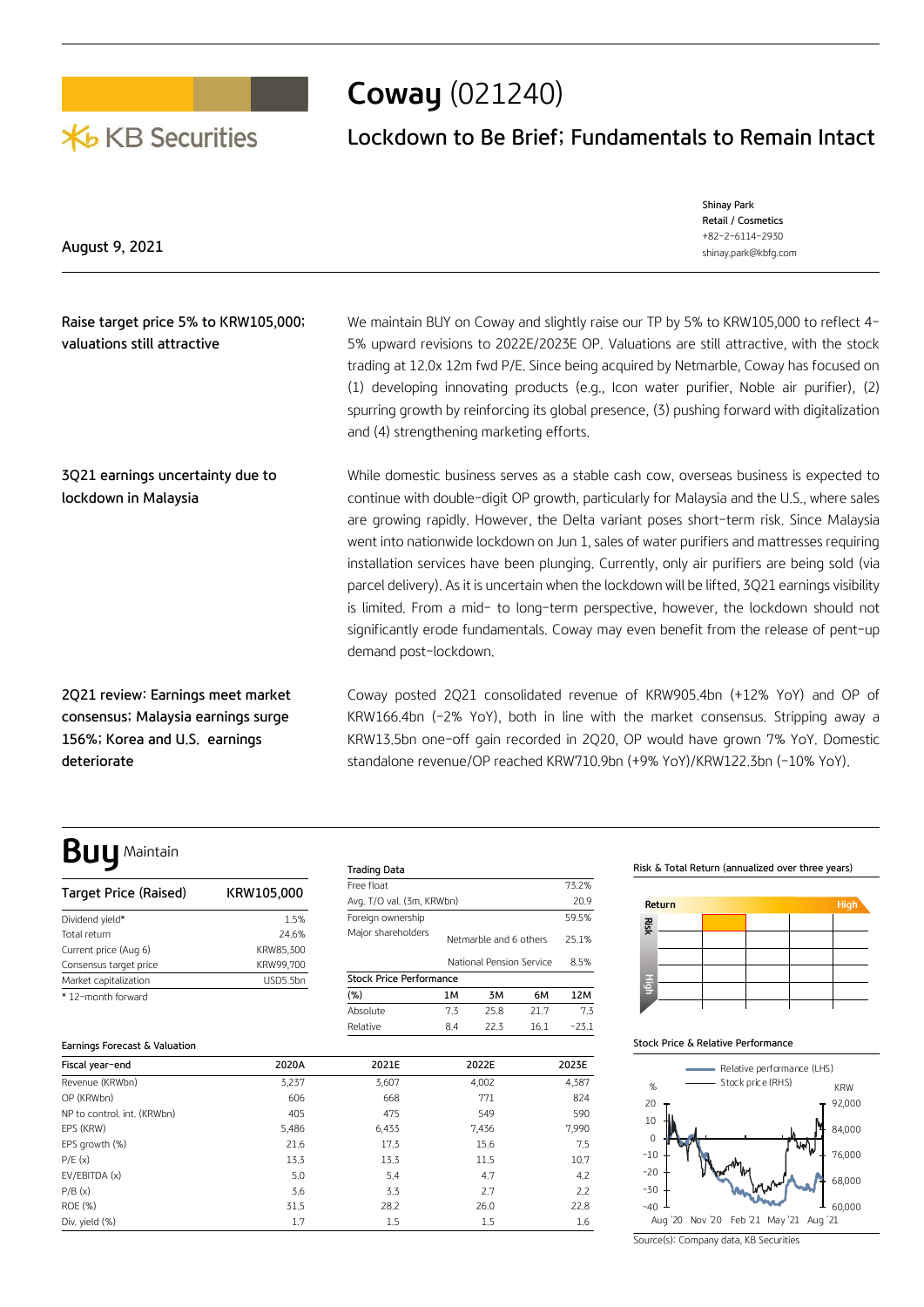Factoring out one-offs from the previous year, revenue would have grown 13% YoY and OP would have slid just 0.2% YoY:

- (1) New rental sales and lump-sum sales contracted 4% YoY and 53% YoY, respectively, as sales activity was limited by the pandemic.
- (2) Monthly churn remained stable at around 1.0%, bolstering the net increase in accounts to an expectation-beating level of 61,000 (+84% YoY).
- (3) OPM reached 17.2%, just missing the consensus of 17.7% because of increased investments in R&D and marketing.

Revenue/OP surged 52% YoY/156% YoY at the Malaysia subsidiary despite the lockdown; OPM jumped 10pp YoY to 25%. Meanwhile, revenue at the U.S. subsidiary climbed 36% YoY, but OP plunged 82% YoY, as participation in Amazon's Prime Day sale (the biggest shopping event for Amazon Prime members), pushed up promotional costs in June.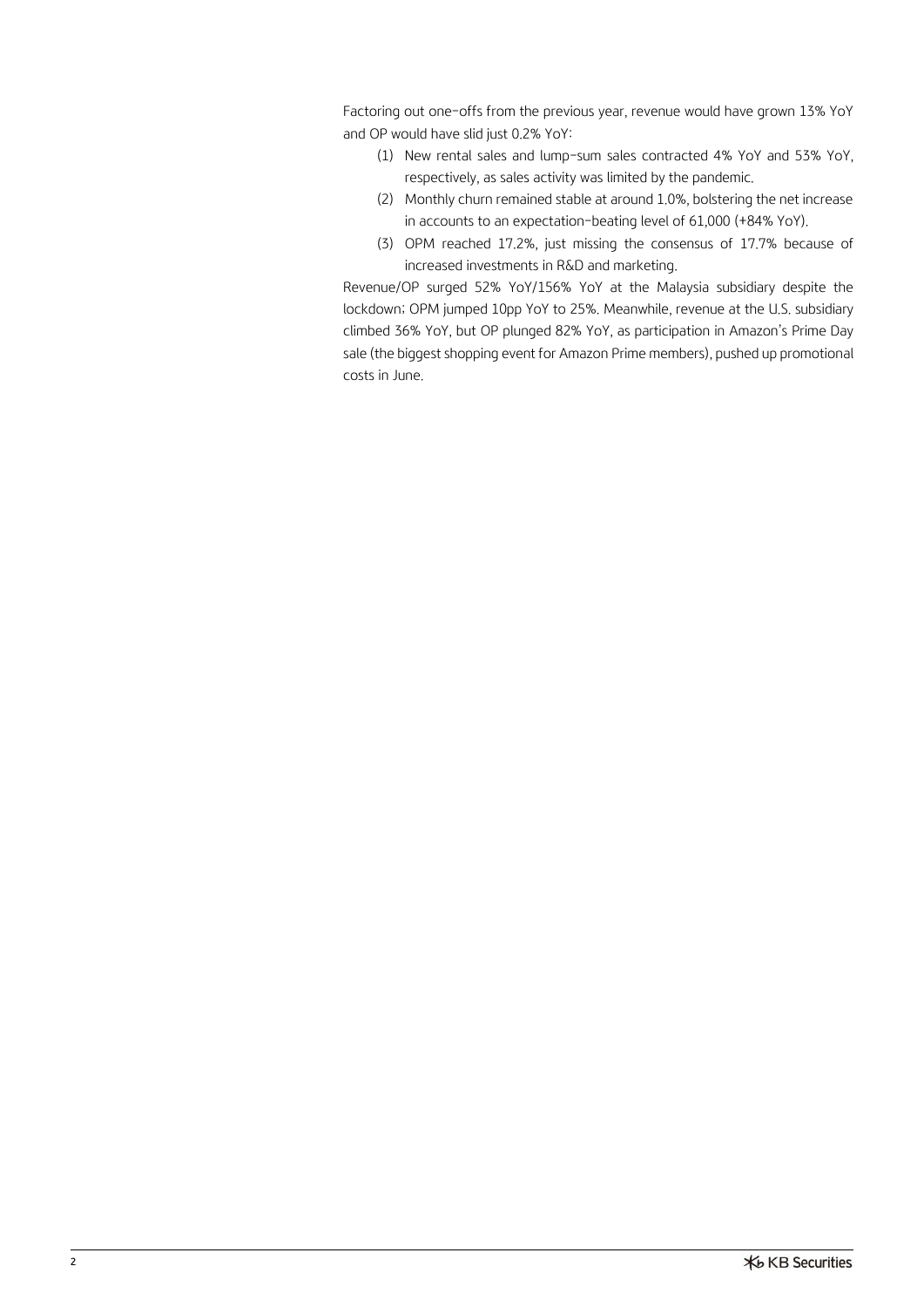## **Investment Opinion & Risks**



## **Revised Earnings Estimates**

| (KRWbn, %)            | Previous |         | Revised |         | Change |       |  |
|-----------------------|----------|---------|---------|---------|--------|-------|--|
|                       | 2021F    | 2022F   | 2021E   | 2022F   | 2021E  | 2022E |  |
| Revenue               | 3.633.2  | 3.991.1 | 3.607.2 | 4.001.7 | $-0.7$ | 0.3   |  |
| OP                    | 677.9    | 736.2   | 667.8   | 771.2   | $-1.5$ | 4.7   |  |
| NP (to control, int.) | 485.1    | 523.7   | 475.1   | 549.6   | $-21$  | 4.9   |  |

Source(s): KB Securities estimates

## **KB Estimates vs. Consensus**

| (KRWbn, %)            | <b>KB Estimates</b> |         | Consensus |         | Difference |       |  |
|-----------------------|---------------------|---------|-----------|---------|------------|-------|--|
|                       | 2021E               | 2022F   | 2021E     | 2022F   | 2021F      | 2022E |  |
| Revenue               | 3.607.2             | 4.001.7 | 3.609.8   | 3.964.4 | $-0.1$     | 0.9   |  |
| OP                    | 667.8               | 771.2   | 657.0     | 7264    | 1.6        | 6.2   |  |
| NP (to control, int.) | 475.1               | 549.6   | 472.6     | 525.0   | 0.5        | 4.7   |  |

Source(s): FnGuide, KB Securities estimates

## **Revenue Composition (2020) Earnings Sensitivity Analysis**



Source(s): Company data, KB Securities

## **Peer Group Comparison**

| (KRWbn, x, %) | Market<br>Cap. | 12m fwd P/E | 2y EPS CAGR |      | 12m fwd P/B 12m fwd ROE | 12m fwd EV/EBITDA | 2y EBITDA CAGR |
|---------------|----------------|-------------|-------------|------|-------------------------|-------------------|----------------|
| Coway         | 6,295.1        | 12.1        | 16.4        | 2.92 | 24.1                    | 5.1               | 5.2            |
| Amorepacific  | 13,357,8       | 39.7        | 257.7       | 3.18 | 8.0                     | 12.4              | 34.1           |
| LG H&H        | 22,771.3       | 27.0        | 11.6        | 4.34 | 16.1                    | 13.7              | 7.2            |

Source(s): KB Securities estimates

## **Base-case scenario: Catalysts**

1) 2020-23 domestic revenue CAGR at 4% 2) 2020-23 overseas CAGR revenue at 27%

## **Bull-case scenario: Upside risks**

1) 2020-23 domestic revenue CAGR above 4% 2) 2020-23 overseas revenue CAGR above 27%

## **Bear-case scenario: Downside risks**

1) 2020-23 domestic revenue CAGR below 4% 2) 2020-23 overseas revenue CAGR below 27%

## **Valuation & Target Price Calculation**

- 1) Valuation method: Discounted cash flow model
- 2) Target price calculation: 6.41% WACC; 1.6% TGR
- 3) Target price range: KRW72,000 – KRW114,000

4) Valuation at target price: 14.7x 12m fwd implied P/E, 3.59x P/B

| (% )                  | EPS change |        |  |  |  |  |  |
|-----------------------|------------|--------|--|--|--|--|--|
|                       | 2021E      | 2022E  |  |  |  |  |  |
| +1pp in interest rate | $-06$      | $-0.5$ |  |  |  |  |  |
| +1pp in FX rate       | $+0.3$     | $+0.3$ |  |  |  |  |  |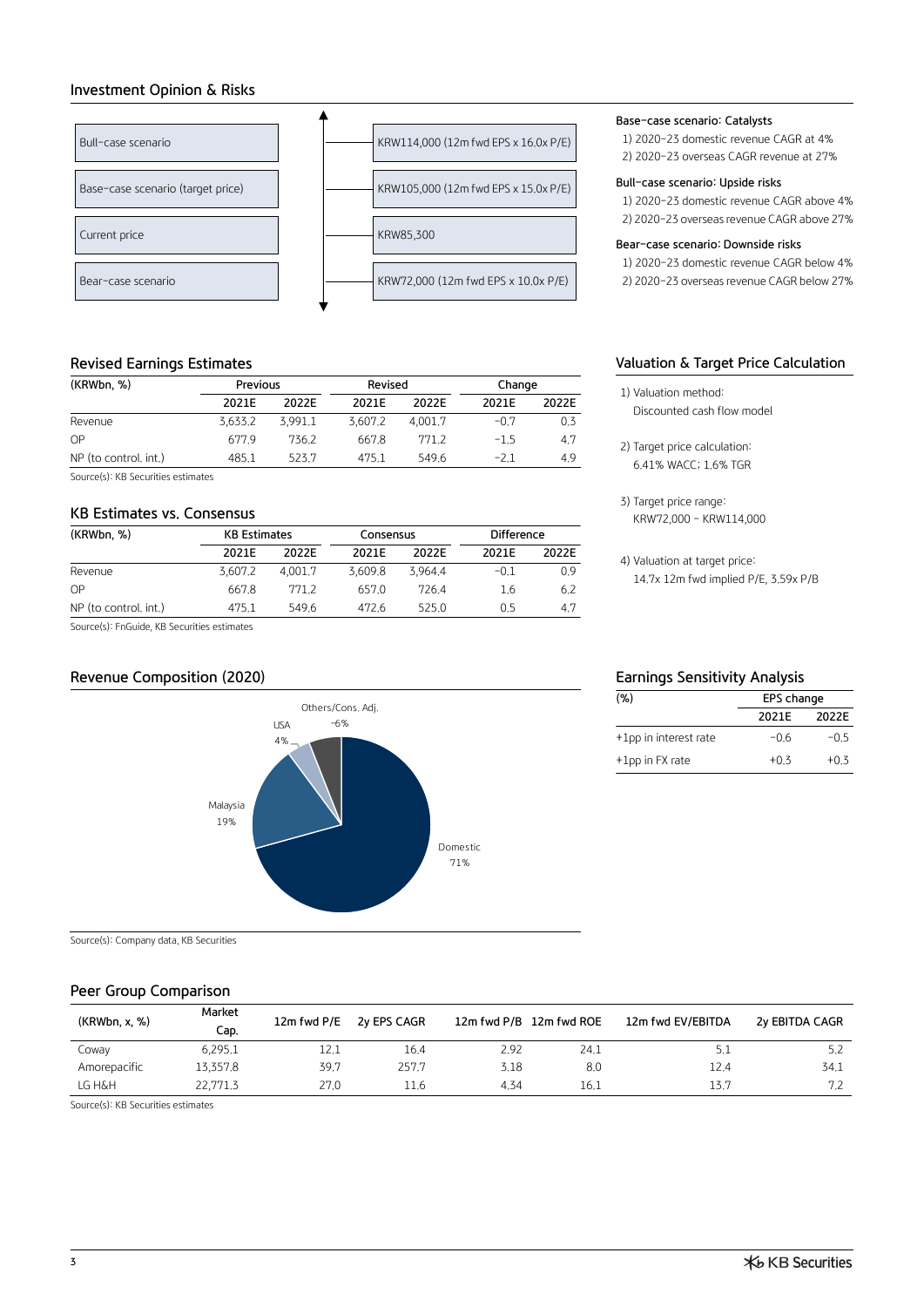## **Table 1. 2Q21 Results (Consolidated)**

| (KRWbn)        | 2021P | 2020  | YoY (%) | 1Q21  | $QoQ$ $(\%)$ | Consensus | Diff. $(\%)$ | KB Est. | Diff. $(\%)$ |
|----------------|-------|-------|---------|-------|--------------|-----------|--------------|---------|--------------|
| Revenue        | 905.4 | 805.5 | 12.4    | 879.0 | 3.0          | 896.4     | 1.0          | 900.0   | 0.6          |
| OP             | 166.4 | 169.2 | $-1.6$  | 170.7 | $-2.5$       | 165.0     | 0.9          | 168.9   | $-1.5$       |
| EBT            | 159.9 | 159.5 | 0.3     | 174.7 | $-8.5$       | 155.0     | 3.2          | 162.1   | $-1.3$       |
| <b>NP</b>      | 115.9 | 119.0 | $-2.6$  | 125.8 | $-7.9$       | 117.2     | $-1.2$       | 120.2   | $-3.6$       |
| OPM (%)        | 18.4  | 21.0  |         | 19.4  |              | 18.4      |              | 18.8    |              |
| EBT margin (%) | 17.7  | 19.8  |         | 19.9  |              | 17.3      |              | 18.0    |              |
| NPM (%)        | 12.8  | 14.8  |         | 14.3  |              | 13.1      |              | 13.4    |              |

Source(s): Company data, FnGuide, KB Securities estimates

## **Table 2. Earnings Estimate Revisions**

| (KRWbn)                    |                       |         | Previous |         | Revised |         |         | Change (%) |       |       |
|----------------------------|-----------------------|---------|----------|---------|---------|---------|---------|------------|-------|-------|
|                            |                       | 2021E   | 2022E    | 2023E   | 2021E   | 2022E   | 2023E   | 2021E      | 2022E | 2023E |
| Revenue                    |                       | 3,633.2 | 3,991.1  | 4,343.8 | 3,607.2 | 4,001.7 | 4,386.8 | $-0.7$     | 0.3   | 1.0   |
| <b>OP</b>                  |                       | 677.9   | 736.2    | 789.7   | 667.8   | 771.2   | 824.2   | $-1.5$     | 4.7   | 4.4   |
| EBT                        |                       | 659.3   | 706.3    | 761.9   | 649.4   | 741.2   | 796.4   | $-1.5$     | 5.0   | 4.5   |
| NP (to control, int.)      |                       | 485.1   | 523.7    | 564.9   | 475.1   | 549.6   | 590.5   | $-2.1$     | 4,9   | 4.5   |
| EPS (KRW)                  |                       | 6,686   | 7,218    | 7,786   | 6,548   | 7,575   | 8,139   | $-2.1$     | 4.9   | 4.5   |
| YoY (%)                    | Revenue               | 12.2    | 9.9      | 8.8     | 11.4    | 10.9    | 9.6     |            |       |       |
|                            | <b>OP</b>             | 11.8    | 8.6      | 7.3     | 10.1    | 15.5    | 6.9     |            |       |       |
|                            | EBT                   | 22.0    | 7.1      | 7.9     | 20,2    | 14.1    | 7.4     |            |       |       |
|                            | NP (to control, int.) | 19.8    | 7.9      | 7.9     | 17.3    | 15.7    | 7.4     |            |       |       |
|                            | EPS                   | 21.9    | 7.9      | 7.9     | 19.4    | 15.7    | 7.4     |            |       |       |
| OPM(%)                     |                       | 18.7    | 18.4     | 18.2    | 18.5    | 19.3    | 18.8    |            |       |       |
| EBT margin (%)             |                       | 18.1    | 17.7     | 17.5    | 18.0    | 18.5    | 18.2    |            |       |       |
| NPM (to control, int.) (%) |                       | 13.4    | 13.1     | 13.0    | 13.2    | 13.7    | 13.5    |            |       |       |

Source(s): Company data, KB Securities estimates

Note: Previous estimates based on data as of July 19, 2021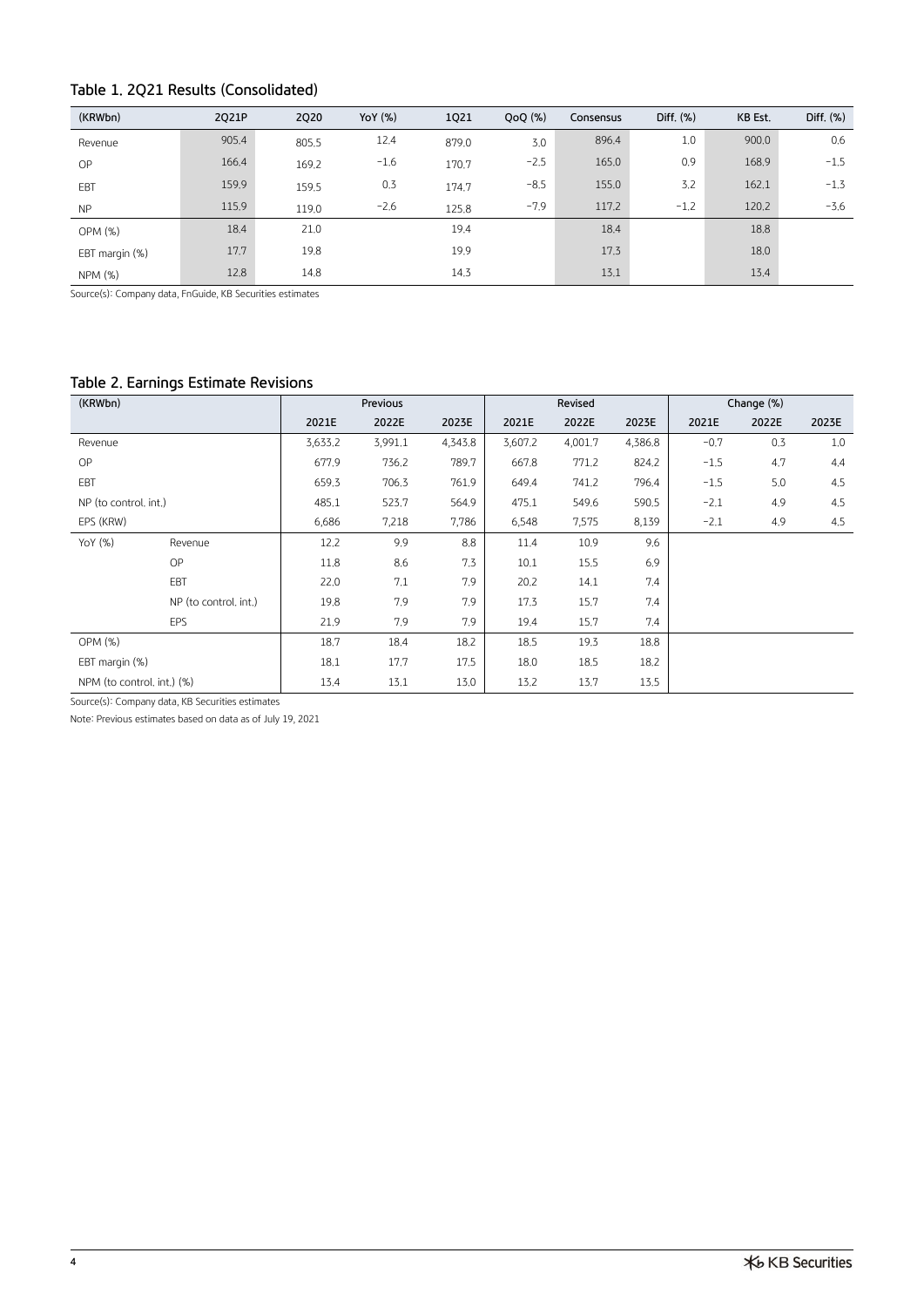## **Table 3. Earnings & Estimates (Consolidated)**

| (KRWbn)                    |                       | 1Q20    | 2Q20       | 3Q20       | 4Q20    | 1Q21       | 2Q21P      | 3Q21E      | 4Q21E    | 2019     | 2020       | 2021E    | 2022E           | 2023E    |
|----------------------------|-----------------------|---------|------------|------------|---------|------------|------------|------------|----------|----------|------------|----------|-----------------|----------|
| Revenue                    |                       | 768.9   | 805.5      | 800.4      | 862.6   | 879.0      | 905.4      | 877.5      | 945.3    | 3,018.9  | 3,237.4    | 3,607.2  | 4,001.7         | 4,386.8  |
| Standalone                 |                       | 628.5   | 655.4      | 641.5      | 667.2   | 674.8      | 710.9      | 682.2      | 676.1    | 2,531.0  | 2,592.5    | 2,743.9  | 2,815.7         | 2,945.6  |
| Malaysia                   |                       | 153.3   | 155.9      | 178.8      | 220.4   | 240.4      | 236.7      | 214.6      | 286.5    | 526.3    | 708.4      | 978.2    | 1,267.8         | 1,521.3  |
| U.S.                       |                       | 27.2    | 32.1       | 51.8       | 41.4    | 42.9       | 35.8       | 41.4       | 49.7     | 97.3     | 152.5      | 169.8    | 196.7           | 224.3    |
| Other subsidiaries         |                       | 22.5    | 16.8       | 16.3       | 23.8    | 20.7       | 43.6       | 36.8       | 38.1     | 105.3    | 79.4       | 139.2    | 166.1           | 183.0    |
| Cons. adj.                 |                       | $-62.6$ | $-54.7$    | $-88.0$    | $-90.2$ | $-99.8$    | $-121.6$   | $-97.5$    | $-105.0$ | $-241.0$ | $-295.4$   | $-423.9$ | $-444.6$        | $-487.4$ |
| YoY (%)                    | Revenue               | 8.4     | 6.6        | 5.4        | 8.6     | 14.3       | 12.4       | 9.6        | 9.6      | 11.5     | 7.2        | 11.4     | 10.9            | 9.6      |
|                            | Standalone            | 3.6     | 3.2        | $-1.5$     | 4.5     | 7.4        | 8.5        | 6.3        | 1.3      | 5.7      | 2.4        | 5.8      | 2.6             | 4.6      |
|                            | Malaysia              | 36.3    | 22.2       | 33.8       | 44.4    | 56.8       | 51.8       | 20.0       | 30.0     | 48.9     | 34,6       | 38.1     | 29.6            | 20.0     |
|                            | U.S.                  | 30.1    | 36.0       | 130.2      | 36.6    | 57.7       | 11.5       | $-20.0$    | 20.0     | 20.9     | 56.7       | 11.4     | 15.8            | 14.0     |
|                            | Other subsidiaries    | 19.0    | $-37.8$    | $-35.1$    | $-30.6$ | $-8.0$     | 159.5      | 125.8      | 60.1     | 19.5     | $-24.6$    | 75.3     | 19.3            | 10.2     |
|                            | Cons. adj.            | LTL     | LTL        | <b>LTL</b> | LTL     | LTL        | LTL        | LTL        | LTL      | LTL      | LTL        | LTL      | LTL             | LTL      |
| Proportion (%)             | Revenue               | 100.0   | 100.0      | 100.0      | 100.0   | 100.0      | 100.0      | 100.0      | 100.0    | 100.0    | 100.0      | 100.0    | 100.0           | 100.0    |
|                            | Standalone            | 81.7    | 81.4       | 80.1       | 77.3    | 76.8       | 78.5       | 77.7       | 71.5     | 83.8     | 80.1       | 76.1     | 70.4            | 67.1     |
|                            | Malaysia              | 19.9    | 19.4       | 22.3       | 25.6    | 27.3       | 26.1       | 24.5       | 30.3     | 17.4     | 21.9       | 27.1     | 31.7            | 34.7     |
|                            | U.S.                  | 3.5     | 4.0        | 6.5        | 4.8     | 4.9        | 4.0        | 4.7        | 5.3      | 3.2      | 4.7        | 4.7      | 4.9             | 5.1      |
|                            | Other subsidiaries    | 2.9     | 2.1        | 2.0        | 2.8     | 2.4        | 4.8        | 4.2        | 4.0      | 3.5      | 2.5        | 3.9      | 4.1             | 4.2      |
|                            | Cons. adj.            | $-8.1$  | $-6.8$     | $-11.0$    | $-10.5$ | $-11.4$    | $-13.4$    | $-11.1$    | $-11.1$  | $-8.0$   | $-9.1$     | $-11.8$  | $-11.1$         | $-11.1$  |
| Operating profit           |                       | 138.9   | 169.2      | 168.6      | 129.8   | 170.7      | 166.4      | 164.8      | 165.8    | 458.3    | 606.4      | 667.8    | 771.2           | 824.2    |
| Standalone                 |                       | 115.7   | 136.0      | 124.9      | 78.9    | 112.0      | 122.3      | 122.8      | 106.1    | 394.7    | 455.5      | 463.2    | 492.6           | 515.4    |
| Malaysia                   |                       | 25.2    | 23.3       | 29.6       | 52.0    | 56.1       | 59.6       | 40.8       | 57.3     | 75.6     | 130.1      | 213.8    | 266.2           | 289.1    |
| U.S.                       |                       | 2.6     | 4.9        | 11.8       | 0.5     | 5.7        | 0.9        | 2.5        | 3.0      | 3.3      | 19.8       | 12.1     | 15.7            | 17.9     |
| Other subsidiaries         |                       | $-1.5$  | $-2.4$     | $-3.8$     | $-3.3$  | $-5.8$     | $-8.4$     | $-4.5$     | $-3.9$   | $-2.9$   | $-11.0$    | $-22.6$  | $-11.1$         | $-6.3$   |
| Cons. adj.                 |                       | $-3.1$  | 7.4        | 6.1        | 1.7     | 2.7        | $-7.9$     | 3.2        | 3.3      | $-12.4$  | 12.0       | 1.3      | 7.6             | 8.2      |
| YoY (%)                    | OP                    | 2.7     | 22.4       | 20.2       | 190.9   | 23.0       | $-1.6$     | $-2.3$     | 27.7     | $-11.8$  | 32.3       | 10.1     | 15.5            | 6.9      |
|                            | Standalone            | $-5.5$  | 22,8       | $-10.2$    | 252.7   | $-3.2$     | $-10.1$    | $-1.7$     | 34.5     | $-17.3$  | 15.4       | 1.7      | 6.3             | 4.6      |
|                            | Malaysia              | 31.9    | 5.4        | 108.5      | 157.4   | 122.6      | 155.8      | 37.7       | 10.2     | 21.3     | 72.1       | 64.3     | 24.5            | 8.6      |
|                            | U.S.                  | 225.0   | 1,125.0    | <b>TTP</b> | $-83.3$ | 119.2      | $-81.6$    | $-78.9$    | 496.2    | 6.5      | 500.0      | $-39.1$  | 30,4            | 14.0     |
|                            | Other subsidiaries    | LTL     | <b>TTL</b> | <b>TTL</b> | LTL     | LTL        | LTL        | <b>LTL</b> | LTL      | LTL      | LTL        | LTL      | LTL             | LTL      |
|                            | Cons. adj.            | LTL     | 100.5      | <b>TTP</b> | 161.4   | <b>TTP</b> | <b>TTL</b> | $-46.8$    | 91.2     | LTL      | <b>TTP</b> | $-89.5$  | 502.4           | 6.9      |
| OPM (%)                    | OP                    | 18.1    | 21.0       | 21.1       | 15.0    | 19.4       | 18.4       | 18.8       | 17.5     | 15.2     | 18.7       | 18.5     | 19.3            | 18.8     |
|                            | Standalone            | 18.4    | 20.7       | 19.5       | 11.8    | 16.6       | 17.2       | 18.0       | 15.7     | 15.6     | 17.6       | 16.9     | 17.5            | 17.5     |
|                            | Malaysia              | 16.4    | 14.9       | 16.6       | 23.6    | 23.3       | 25.2       | 19.0       | 20.0     | 14.4     | 18.4       | 21.9     | 21.0            | 19.0     |
|                            | U.S.                  | 9.6     | 15.3       | 22.8       | 1.2     | 13.3       | 2.5        | 6.0        | 6.0      | 3.4      | 13.0       | $7.1\,$  | 8.0             | $8.0\,$  |
|                            | Other subsidiaries    | $-6.6$  | $-14.3$    | $-23.3$    | $-13.9$ | $-28.0$    | $-19.3$    | $-12.3$    | $-10.1$  | $-2.8$   | $-13.8$    | $-16.2$  | $-6.7$          | $-3.5$   |
|                            | Cons. adj.            | 5.0     | $-13.5$    | $-6.9$     | $-1.9$  | $-2.7$     | 6.5        | $-3.3$     | $-3.1$   | 5.1      | $-4.1$     | $-0.3$   | $-1.7$          | $-1.7$   |
| Proportion (%)             | OP                    | 100.0   | 100.0      | 100.0      | 100.0   | 100.0      | 100.0      | 100.0      | 100.0    | 100.0    | 100.0      | 100.0    | 100.0           | 100.0    |
|                            | Standalone            | 83.3    | 80.4       | 74.1       | 60.8    | 65.6       | 73.5       | 74.5       | 64.0     | 86.1     | 75.1       | 69.4     | 63.9            | 62.5     |
|                            | Malaysia              | 18.1    | 13.8       | 17.6       | 40.1    | 32.9       | 35.8       | 24.7       | 34.6     | 16.5     | 21.5       | 32.0     | 34.5            | 35.1     |
|                            | U.S.                  | 1.9     | 2.9        | 7.0        | 0.4     | 3.3        | 0.5        | 1.5        | 1.8      | 0.7      | 3.3        | 1.8      | 2.0             | 2.2      |
|                            | Other subsidiaries    | $-1.1$  | $-1.4$     | $-2.3$     | $-2.5$  | $-3.4$     | $-5.0$     | $-2.7$     | $-2.3$   | $-0.6$   | $-1.8$     | $-3.4$   | $-1.4$          | $-0.8$   |
| Gross profit               |                       | 521.7   | 554.8      | 536.3      | 580.7   | 579.8      | 594.2      | 584.5      | 632.6    | 2,008.5  | 2,193.5    | 2,391.1  | 2,636.8         | 2,873.0  |
| EBT                        |                       | 138.3   | 159.5      | 149.2      | 93.3    | 174.7      | 159.9      | 158.0      | 156.8    | 451.4    | 540.4      | 649.4    | 741.2           | 796.4    |
| NP (to control. int.)      |                       | 101.6   | 119.0      | 116.8      | 67.5    | 125.8      | 115.9      | 117.2      | 116.3    | 332.9    | 404.9      | 475.1    | 549.6           | 590.5    |
| EBITDA                     |                       | 275.7   | 303.4      | 304.6      | 265.9   | 304.4      | 291.2      | 289.6      | 281.7    | 973.4    | 1,149.7    | 1,167.0  | 1,271.8 1,325.7 |          |
| YoY (%)                    | Gross profit          | 9.5     | 9.6        | 5.4        | 12.4    | 11.1       | 7.1        | 9.0        | 8.9      | 9.8      | 9.2        | 9.0      | 10.3            | 9.0      |
|                            | EBT                   | 2.1     | 16.6       | $-2.0$     | 247.9   | 26.3       | 0.2        | 5.9        | 68.0     | $-3.7$   | 19.7       | 20.2     | 14.1            | 7.4      |
|                            | NP (to control. int.) | 1.1     | 16.7       | 5.5        | 242.0   | 23.8       | $-2.6$     | 0.3        | 72.3     | $-4.9$   | 21.6       | 17.3     | 15.7            | 7.4      |
|                            | EBITDA                | 33.7    | 43.0       | 39.8       | $-21.1$ | 10.4       | $-4.0$     | $-4.9$     | 5.9      | 25.5     | 18.1       | 1.5      | 9.0             | 4.2      |
| GPM (%)                    |                       | 67.8    | 68.9       | 67.0       | 67.3    | 66.0       | 65.6       | 66.6       | 66.9     | 66.5     | 67.8       | 66.3     | 65.9            | 65.5     |
| EBT margin (%)             |                       | 18.0    | 19.8       | 18.6       | 10.8    | 19.9       | 17.7       | 18.0       | 16.6     | 15.0     | 16.7       | 18.0     | 18.5            | 18.2     |
| NPM (to control. Int.) (%) |                       | 13.2    | 14.8       | 14.6       | 7.8     | 14.3       | 12.8       | 13.4       | 12.3     | 11.0     | 12.5       | 13.2     | 13.7            | 13.5     |
| EBITDA margin (%)          |                       | 35.9    | 37.7       | 38.1       | 30.8    | 34.6       | 32.2       | 33.0       | 29.8     | 32.2     | 35.5       | 32.4     | 31.8            | 30.2     |

Source(s): Company data, KB Securities estimates

Note: TTP = turn to profit, TTL = turn to loss, LTL = loss to loss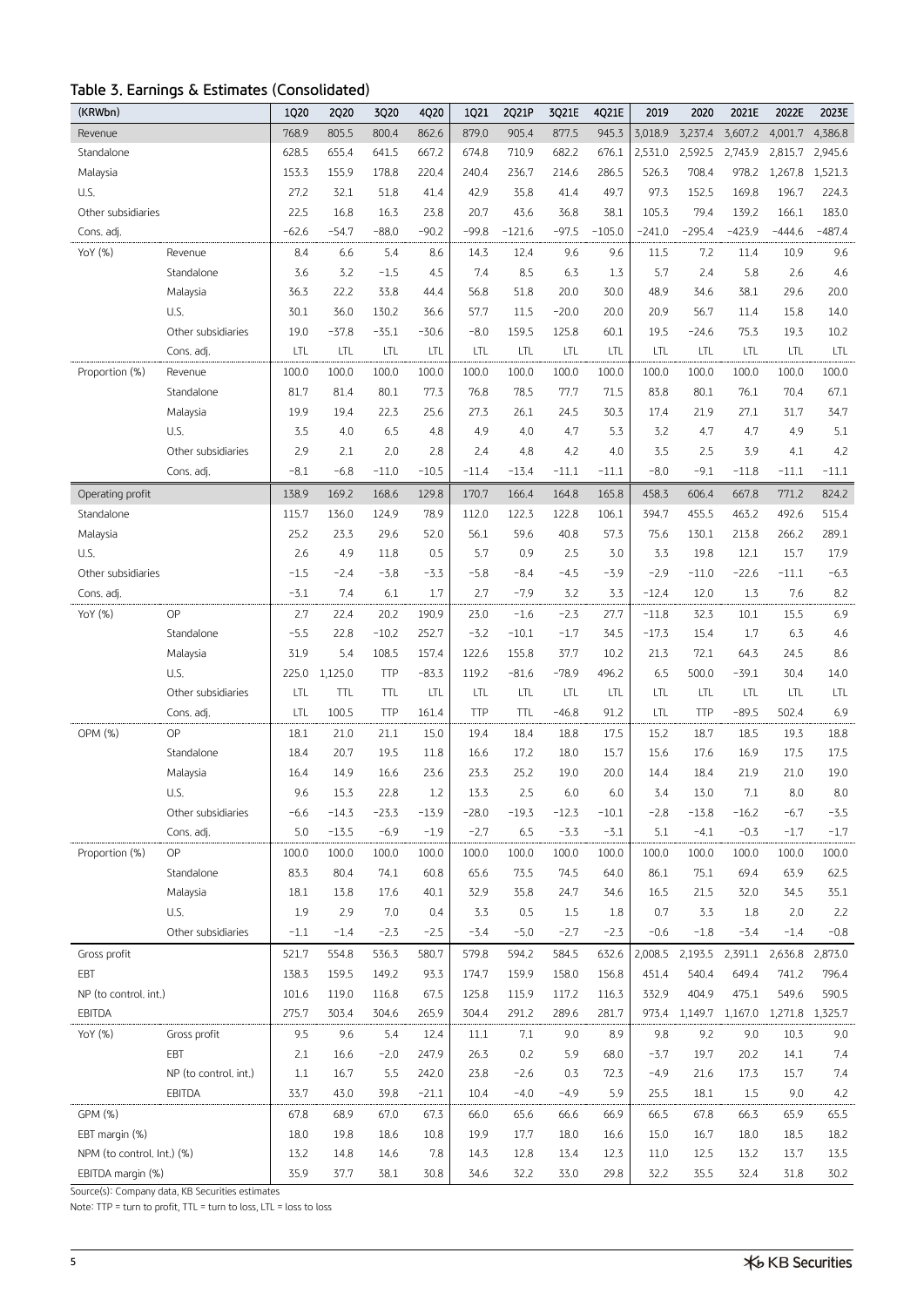## **Table 4. Earnings & Estimates (Standalone)**

| (KRWbn)                    |             | 1Q20    | <b>2Q20</b> | 3Q20    | 4Q20          | 1Q21    | 2Q21P   | 3Q21E   | 4Q21E   | 2019    | 2020    | 2021E   | 2022E   | 2023E           |
|----------------------------|-------------|---------|-------------|---------|---------------|---------|---------|---------|---------|---------|---------|---------|---------|-----------------|
| Revenue                    |             | 628.5   | 655.4       | 641.5   | 667.2         | 674.8   | 710.9   | 682.2   | 676.1   | 2,531.0 | 2,592.5 | 2,743.9 | 2,815.7 | 2,945.6         |
| Domestic home appliance    |             | 529.4   | 552.9       | 507.4   | 537.5         | 538.5   | 558.9   | 547.2   | 543.4   | 2,111,2 | 2,127,2 | 2,188.0 | 2,266.7 | 2,345.6         |
| Rental                     |             | 401.9   | 405.3       | 399.5   | 389.7         | 394.4   | 388.7   | 409.4   | 401.1   | 1,572.6 | 1,596.4 | 1,593.7 | 1,635.9 | 1,683.2         |
| Home care                  |             | 68.9    | 87.1        | 57.3    | 90.8          | 98.0    | 127.4   | 97.3    | 99.9    | 258.4   | 304.1   | 422.6   | 464.9   | 502.1           |
| Membership                 |             | 24.7    | 25.9        | 24.6    | 24.0          | 24.1    | 23.7    | 22.8    | 22.1    | 107.3   | 99.2    | 92.7    | 85.9    | 81.3            |
| Lump-sum payment           |             | 30.9    | 31,9        | 23.6    | 27.6          | 18.8    | 15.8    | 14.9    | 16.6    | 161.3   | 114.0   | 66.1    | 67.4    | 66.7            |
| Other                      |             | 3.1     | 2.6         | 2.4     | 5.4           | 3.1     | 3.2     | 2.8     | 3.8     | 11.7    | 13.5    | 12.9    | 12.7    | 12.4            |
| Exports                    |             | 81.8    | 85.2        | 120.3   | 117.3         | 124.6   | 139.9   | 122.0   | 119.1   | 343.5   | 404.7   | 505.6   | 495.5   | 545.4           |
| Cosmetics                  |             | 17.3    | 17.3        | 13.7    | 12.3          | 11.6    | 12.1    | 13.0    | 13.6    | 76.3    | 60.6    | 50.2    | 53.5    | 54.6            |
| YoY (%)                    | Revenue     | 3.6     | 3.2         | $-1.5$  | 4.5           | 7.4     | 8.5     | 6.3     | 1.3     | 5.7     | 2.4     | 5.8     | 2.6     | 4.6             |
|                            | Domestic HA | 2.3     | 3.8         | $-5.1$  | 2.1           | 1.7     | 1.1     | 7.8     | 1.1     | 4.6     | 0.8     | 2.9     | 3.6     | 3.5             |
|                            | Rental      | 4.5     | 3.5         | 0.7     | $-2.5$        | $-1.9$  | $-4.1$  | 2.5     | 2.9     | 2.9     | 1.5     | $-0.2$  | 2.6     | 2.9             |
|                            | Home care   | 22.4    | 28.8        | $-21.4$ | 47.6          | 42.2    | 46.2    | 70.0    | 10.0    | 39.6    | 17.7    | 39.0    | 10.0    | 8.0             |
|                            | Membership  | $-11.5$ | $-4.0$      | $-8.0$  | $-6.6$        | $-2.1$  | $-8.4$  | $-7.2$  | $-8.1$  | $-11.5$ | $-7.6$  | $-6.5$  | $-7.4$  | $-5.4$          |
|                            | Lump-sum    | $-32.3$ | $-26.7$     | $-33.4$ | $-24.7$       | $-39.0$ | $-50.5$ | $-37.0$ | $-40.0$ | $-5.6$  | $-29.3$ | $-42.0$ | 2.0     | $-1.1$          |
|                            | Other       | 1.7     | $-9.2$      | $-10.9$ | 76.8          | 1.9     | 23.4    | 15.0    | $-30.0$ | $-8.6$  | 15.6    | $-4.3$  | $-2.0$  | $-2.0$          |
|                            | Exports     | 16.7    | 1.7         | 22,9    | 28.0          | 52.3    | 64.2    | 1.3     | 1.6     | 13.6    | 17.8    | 24.9    | $-2.0$  | 10.1            |
|                            | Cosmetics   | $-8.6$  | $-7.8$      | $-26.3$ | $-38.6$       | $-32.9$ | $-30.3$ | $-5.0$  | 10.0    | 1.1     | $-20.6$ | $-17.1$ | 6.5     | 2.0             |
| Proportion                 | Revenue     | 100.0   | 100.0       | 100.0   | 100.0         | 100.0   | 100.0   | 100.0   | 100.0   | 100.0   | 100.0   | 100.0   | 100.0   | 100.0           |
| (% )                       | Domestic HA | 84.2    | 84.4        | 79.1    | 80.6          | 79.8    | 78.6    | 80.2    | 80.4    | 83.4    | 82.1    | 79.7    | 80.5    | 79.6            |
|                            | Rental      | 63.9    | 61.8        | 62.3    | 58.4          | 58.5    | 54.7    | 60.0    | 59.3    | 62.1    | 61.6    | 58.1    | 58.1    | 57.1            |
|                            | Home care   | 11.0    | 13.3        | 8.9     | 13.6          | 14.5    | 17.9    | 14.3    | 14.8    | 10.2    | 11.7    | 15.4    | 16.5    | 17.0            |
|                            | Membership  | 3.9     | 4.0         | 3.8     | 3.6           | 3.6     | 3.3     | 3.3     | 3.3     | 4.2     | 3.8     | 3.4     | 3.1     | 2.8             |
|                            | Lump-sum    | 4.9     | 4.9         | 3.7     | 4,1           | 2.8     | 2.2     | 2.2     | 2.4     | 6.4     | 4.4     | 2,4     | 2,4     | 2.3             |
|                            | Other       | 0.5     | 0.4         | 0.4     | 0.8           | 0.5     | 0.5     | 0.4     | 0.6     | 0.5     | 0.5     | 0.5     | 0.4     | 0.4             |
|                            | Export      | 13.0    | 13.0        | 18.8    | 17.6          | 18.5    | 19.7    | 17.9    | 17.6    | 13.6    | 15.6    | 18.4    | 17.6    | 18.5            |
|                            | Cosmetics   | 2.8     | 2.6         | 2.1     | 1.8           | 1.7     | 1.7     | 1.9     | 2.0     | 3.0     | 2.3     | 1.8     | 1.9     | 1.9             |
| <b>OP</b>                  |             | 115.7   | 136.0       | 124.9   | 78.9          | 112.0   | 122.3   | 122.8   | 106.1   | 394.7   | 455.5   | 463.2   | 492.6   | 515.4           |
| YoY (%)                    |             | $-5.5$  | 22.8        | $-10.2$ | 252.7         | $-3.2$  | $-10.1$ | $-1.7$  | 34.5    | $-17.3$ | 15.4    | 1.7     | 6.3     | 4.6             |
| OPM (%)                    |             | 18.4    | 20.7        | 19.5    | 11.8          | 16.6    | 17.2    | 18.0    | 15.7    | 15.6    | 17.6    | 16.9    | 17.5    | 17.5            |
|                            |             |         |             |         |               |         |         |         |         |         |         |         |         |                 |
| Key rental assumptions     |             |         |             |         |               |         |         |         |         |         |         |         |         |                 |
| Total accounts ('000)      |             | 5,740.4 | 5,773.4     | 5,762.3 | 5,809.0       | 5,842.4 | 5,903.2 | 5,946.0 | 5,999.5 | 5,687.7 | 5.809.0 | 5,999.5 | 6,278.2 | 6,516.1         |
| New ('000)                 |             | 377.5   | 355.5       | 285.3   | 335.5         | 321.0   | 340.4   | 322.4   | 335.5   | 1,572.1 | 1,353.8 | 1,319.2 | 1,447.9 | 1,491.3         |
| Churns ('000)              |             | 189.2   | 179.0       | 162.9   | 172.9         | 172.5   | 172.4   | 174.1   | 175.4   | 659.1   | 703.9   | 694.4   | 720.4   | 751.6           |
| Expiries ('000)            |             | 135.6   | 143.5       | 133.6   | 115.9         | 115.0   | 107.2   | 105.5   | 106.5   | 455.0   | 528.6   | 434.2   | 448.8   | 501.8           |
| Monthly ARPU (KRW)         |             | 27,465  | 28,513      | 26,398  | 27,684        | 28,176  | 29,295  | 28,510  | 27,960  | 27,952  | 27,552  | 28,458  | 28,517  | 28,466          |
| Monthly avg. churn (%)     |             | 1.11    | 1.04        | 0.94    | 1.00          | 0.99    | 0.98    | 0.98    | 0.98    | 1.05    | 1.03    | 1.00    | 1.00    | 1.00            |
| Expiries (%)               |             | 39.8    | 38.7        | 39.6    | 32.3          | 32.8    | 27.9    | 37.0    | 28.0    | 34.2    | 37.5    | 31.0    | 32.5    | 34.6            |
|                            |             |         |             |         |               |         |         |         |         |         |         |         |         |                 |
| Key membership assumptions |             |         |             |         |               |         |         |         |         |         |         |         |         |                 |
| Total accounts ('000)      |             | 572.4   | 555.3       | 544.2   | 526.2         | 515.8   | 505.3   | 495.2   | 478.8   | 593.8   | 526.2   | 478.8   | 445.3   | 423.0           |
| Monthly ARPU ('000 KRW)    |             | 14.1    | 15.3        | 14.9    | 14.9          | 15.4    | 15.5    | 15.2    | 15.1    | 14.1    | 14.8    | 15.4    | 15.5    | 15.6            |
|                            |             |         |             |         |               |         |         |         |         |         |         |         |         |                 |
| Key lump-sum assumptions   |             |         |             |         |               |         |         |         |         |         |         |         |         |                 |
| New sales ('000)           |             | 34.9    | 30.6        | 24.3    | 24.9          | 16.7    | 14.4    | 14.6    | 14.9    | 194.2   | 114.7   | 60.7    | 60.7    | 58.8            |
| ARPU ('000 KRW)            |             | 885.1   | 1,042.6     |         | 971.9 1,107.9 | 1,127.8 | 1,095.5 | 1,020.5 | 1,107.9 | 830.5   | 993.9   | 1,089.4 |         | 1,111.2 1,133.4 |
|                            |             |         |             |         |               |         |         |         |         |         |         |         |         |                 |
| Obsolescence loss (cons.)  |             | 23.6    | 20.7        | 17.0    | 16.3          | 13.8    | 14.8    | 15.0    | 14.8    | 51.2    | 77.6    | 58.4    | 63.3    | 67.5            |
| (KRWbn)                    |             |         |             |         |               |         |         |         |         |         |         |         |         |                 |

Source(s): Company data, KB Securities estimates

Note: Churns and expiries are based on KB Securities estimates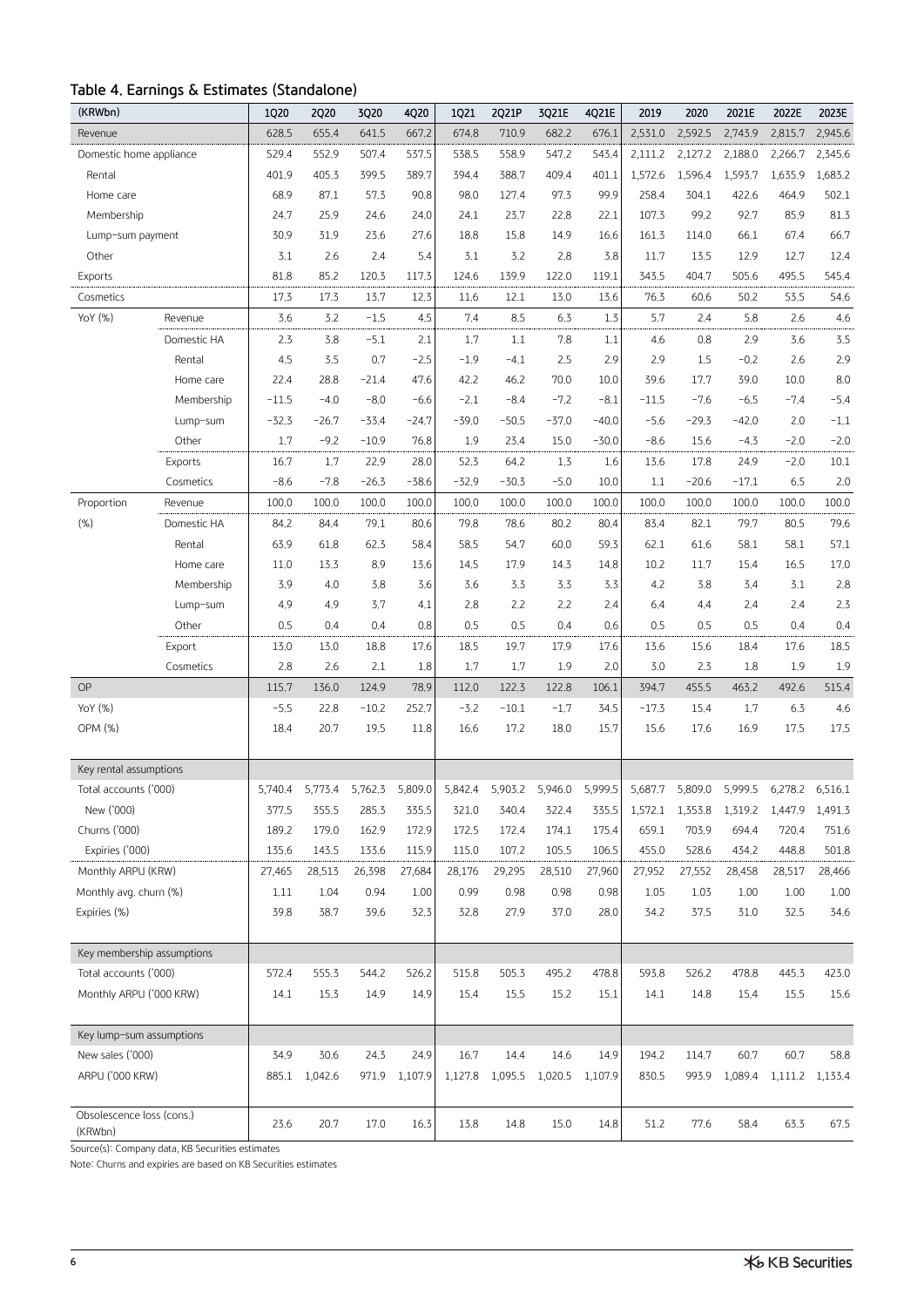## **Table 5. TP Calculation: Discounted Cash Flow Model**

| (KRWbn)                      |               | 2020     | 2021E    | 2022E    | 2023E                     | 2024E    | 2025E                                                        | 2026E    | 2027E    |
|------------------------------|---------------|----------|----------|----------|---------------------------|----------|--------------------------------------------------------------|----------|----------|
| Cash flow estimates          |               |          |          |          |                           |          |                                                              |          |          |
| OP                           | a             | 606.4    | 667.8    | 771.2    | 824,2                     | 854.3    | 887.1                                                        | 897.0    | 897.5    |
| Effective tax rate (%)       | b             | 25.0     | 25.0     | 25.0     | 25.0                      | 25.0     | 25.0                                                         | 25.0     | 25.0     |
| <b>NOPLAT</b>                | $C=a*(1-b)$   | 454.8    | 500.8    | 578.4    | 618.2                     | 640.7    | 665.4                                                        | 672.7    | 673.1    |
| D&A                          | d             | 543.3    | 499.2    | 500.6    | 501.5                     | 501.4    | 501.4                                                        | 501.4    | 501.4    |
| Total cash flow              | $E=C+d$       | 998.1    | 1,000.0  | 1,079.0  | 1,119.6                   | 1,142.2  | 1,166.8                                                      | 1,174.2  | 1,174.5  |
| <b>Total investment</b>      | $F=q+h$       | $-892.2$ | $-716.3$ | $-616.3$ | $-614.0$                  | $-700.0$ | $-700.0$                                                     | $-800.0$ | $-800.0$ |
| Change in working capital    | q             | $-567.0$ | $-316.3$ | $-116.3$ | $-114.0$                  | $-150.0$ | $-150.0$                                                     | $-200.0$ | $-200.0$ |
| Capex                        | h.            | $-325.2$ | $-400.0$ | $-500.0$ | $-500.0$                  | $-550.0$ | $-550.0$                                                     | $-600.0$ | $-600.0$ |
| FCFF                         | $I = E + F$   | 106.0    | 283.8    | 462.7    | 505.6                     | 442.2    | 466.8                                                        | 374.2    | 374.5    |
| PV of cash flows             |               |          |          |          |                           |          |                                                              |          |          |
| Discount rate                |               |          |          | 2.6%     | 9.1%                      | 16.1%    | 23.6%                                                        | 31.5%    |          |
| PV of FCFF                   |               |          |          | 180.4    | 463.2                     | 380.7    | 377.7                                                        | 284,6    |          |
| Total PV of FCFF (2022E-26E) |               |          | 1,686.7  |          |                           |          |                                                              |          |          |
| Terminal growth rate (%)     |               |          | 1.6%     |          | 30y KTB yield             |          |                                                              |          |          |
| Terminal value (2027E)       |               |          | 7,789.3  |          | 2027E FCFF / (WACC - TGR) |          |                                                              |          |          |
| PV of terminal value         | k             |          | 5,923.9  |          |                           |          | 6.41% WACC (0.83% risk-free rate; 7.37% market risk premium) |          |          |
| Valuation                    |               |          |          |          |                           |          |                                                              |          |          |
| Total cash flow (PV)         | $L = j + k$   |          | 7,610.6  |          |                           |          |                                                              |          |          |
| Cash & cash equivalents      | m             |          | 540.3    |          |                           |          |                                                              |          |          |
| Short-term financial assets  | n.            |          | 327.6    |          |                           |          |                                                              |          |          |
| Debt                         | $\circ$       |          | 875.8    |          |                           |          |                                                              |          |          |
| Fair enterprise value        | $P=L+(m+n+o)$ |          | 7,602.7  |          |                           |          |                                                              |          |          |
| No. of shares ('000)         | q             |          | 72,556   |          |                           |          |                                                              |          |          |
| Target price (KRW)           | $R = P/q$     |          | 105,000  |          |                           |          |                                                              |          |          |
| Current price (KRW)          |               |          | 85,300   |          | Aug 6, 2021               |          |                                                              |          |          |
| Upside (%)                   |               |          | 23.1     |          |                           |          |                                                              |          |          |
| 12m fwd implied P/E (x)      |               |          | 14.7     |          |                           |          |                                                              |          |          |
| 12m fwd implied P/B (x)      |               |          | 3.59     |          |                           |          |                                                              |          |          |

Source(s): Company data, KB Securities estimates

## **Fig 1. WACC Calculation**

- (1) Cost of debt is 1.73% (YTD yield of Coway's 1y KRW-based bonds); market value of debt based on total financial liabilities as of end-1Q21
- (2) Cost of equity derived using CAPM; risk-free rate is 1y monetary stabilization bond yield; equity beta is Coway's 52w adj. beta; market risk premium is difference between historical avg. of WMI500 return and 1y market stabilization bond yield
- (3) Shareholders' equity derived by multiplying total no. of outstanding shares by target price



Source(s): KB Securities estimates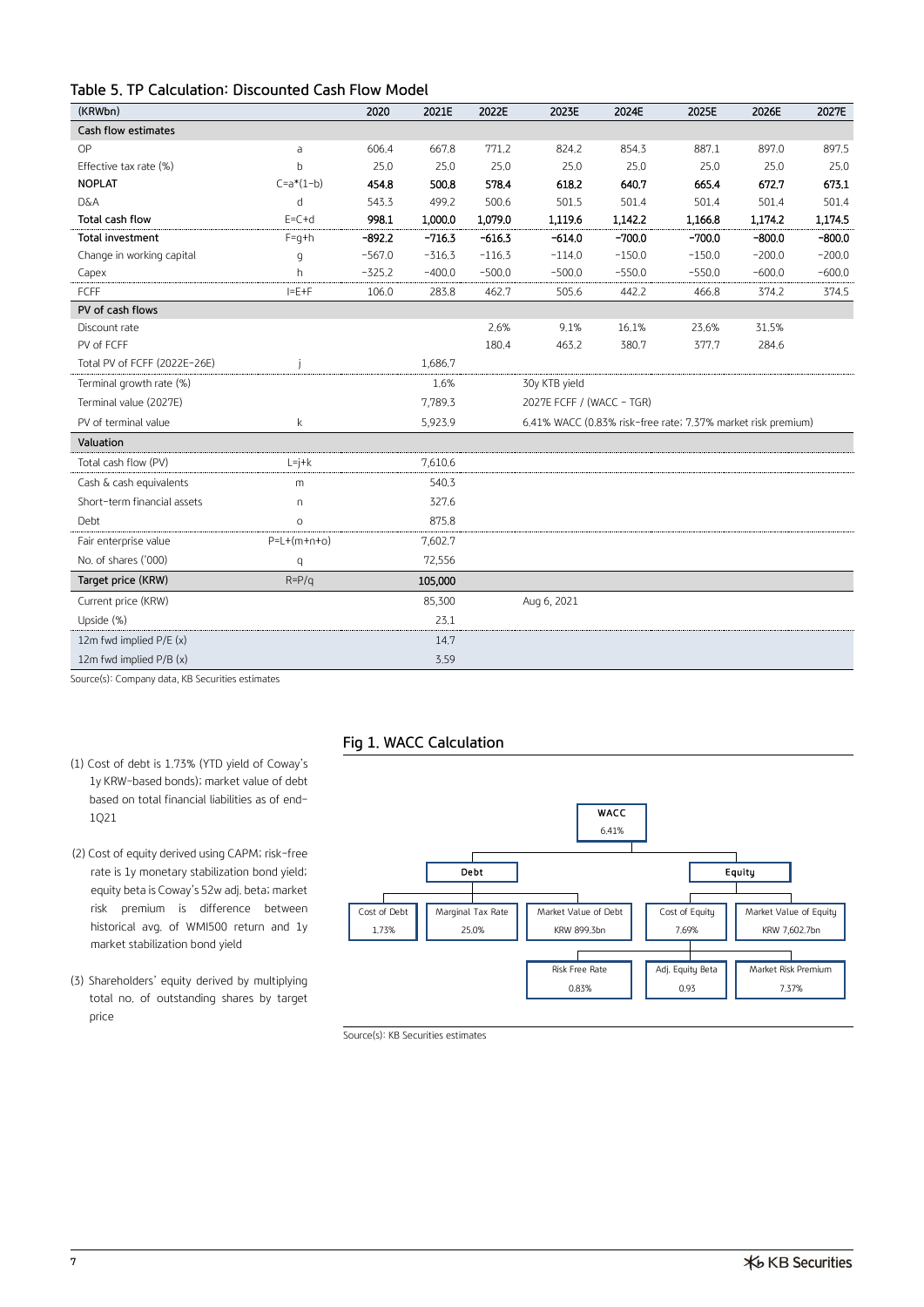## **Table 6. WACC Revision**

| (KRWbn, %)                     |                                   | Previous<br>(Jul 19, 2021) | Adjusted<br>(Aug 9, 2021) | <b>Notes</b>                               |
|--------------------------------|-----------------------------------|----------------------------|---------------------------|--------------------------------------------|
| Cost of equity                 | $A = B + C \times D$              | 7.47                       | 7.69                      |                                            |
| Risk-free rate                 | B                                 | 0.76                       | 0.83                      | Avg. 1y MSB yield (last three months)      |
| Adj. beta                      | $\mathsf{C}$                      | 0.91                       | 0.93                      | 52w adj. beta                              |
| Raw beta                       |                                   | 0.67                       | 0.62                      |                                            |
| $R^2$                          |                                   | 0.27                       | 0.19                      |                                            |
| Risk premium                   | $D = E - F$                       | 7.37                       | 7.37                      |                                            |
| Market return                  | E                                 | 10.97                      | 10.97                     | 2001-20 annual avg. WMI500 total return    |
| Risk-free rate                 | F                                 | 3.61                       | 3.61                      | 2001-20 annual avg. 1y MSB total return    |
| Cost of debt                   | G                                 | 1.78                       | 1.73                      | YTD yield of KRW-based 1y bonds            |
| Fair shareholder value (KRWbn) |                                   | 7,367.3                    | 7,602.7                   | Value of outstanding shares based on TP    |
| Debt (KRWbn)                   |                                   | 899.3                      | 899.3                     | Total financial liabilities as of end-1021 |
| Weight of equity               | Н                                 | 80.0                       | 80.0                      |                                            |
| Weight of debt                 |                                   | 20.0                       | 20.0                      |                                            |
| <b>WACC</b>                    | $J = (A \times H) + (G \times I)$ | 6.24                       | 6.41                      |                                            |
| Terminal growth rate           |                                   | 1.60%                      | 1,60%                     |                                            |

Source(s): Company data, KB Securities estimates

## **Table 7. TP Sensitivity to WACC & TGR**

| (KRW)       |       |         |         |         |         |         |         |         |
|-------------|-------|---------|---------|---------|---------|---------|---------|---------|
|             |       | 1.0%    | 1.2%    | 1.4%    | 1.6%    | 1.8%    | 2.0%    | 2.2%    |
|             | 5.41% | 116,536 | 120,949 | 125,801 | 131,164 | 137,120 | 143,776 | 151,262 |
|             | 5.61% | 111,655 | 115,651 | 120,026 | 124,838 | 130,156 | 136,063 | 142,663 |
|             | 5.81% | 107,178 | 110,811 | 114,773 | 119,112 | 123,885 | 129,158 | 135,016 |
|             | 6.01% | 103,057 | 106,372 | 109,975 | 113,905 | 118,208 | 122,940 | 128,170 |
|             | 6.21% | 99,252  | 102,287 | 105,574 | 109,147 | 113,044 | 117,312 | 122,005 |
| <b>WACC</b> | 6.41% | 95,727  | 98,514  | 101,524 | 105,000 | 108,328 | 112,193 | 116,425 |
|             | 6.61% | 92,452  | 95,019  | 97,783  | 100,768 | 104,002 | 107,516 | 111,349 |
|             | 6.81% | 89,401  | 91,772  | 94,318  | 97,060  | 100,020 | 103,227 | 106,712 |
|             | 7.01% | 86,553  | 88,748  | 91,099  | 93,624  | 96,343  | 99,279  | 102,460 |
|             | 7,21% | 83,887  | 85,924  | 88,101  | 90,432  | 92,937  | 95,633  | 98,545  |
|             | 7.41% | 81,387  | 83,281  | 85,301  | 87,459  | 89,772  | 92,256  | 94,930  |

Source(s): Company data, KB Securities estimates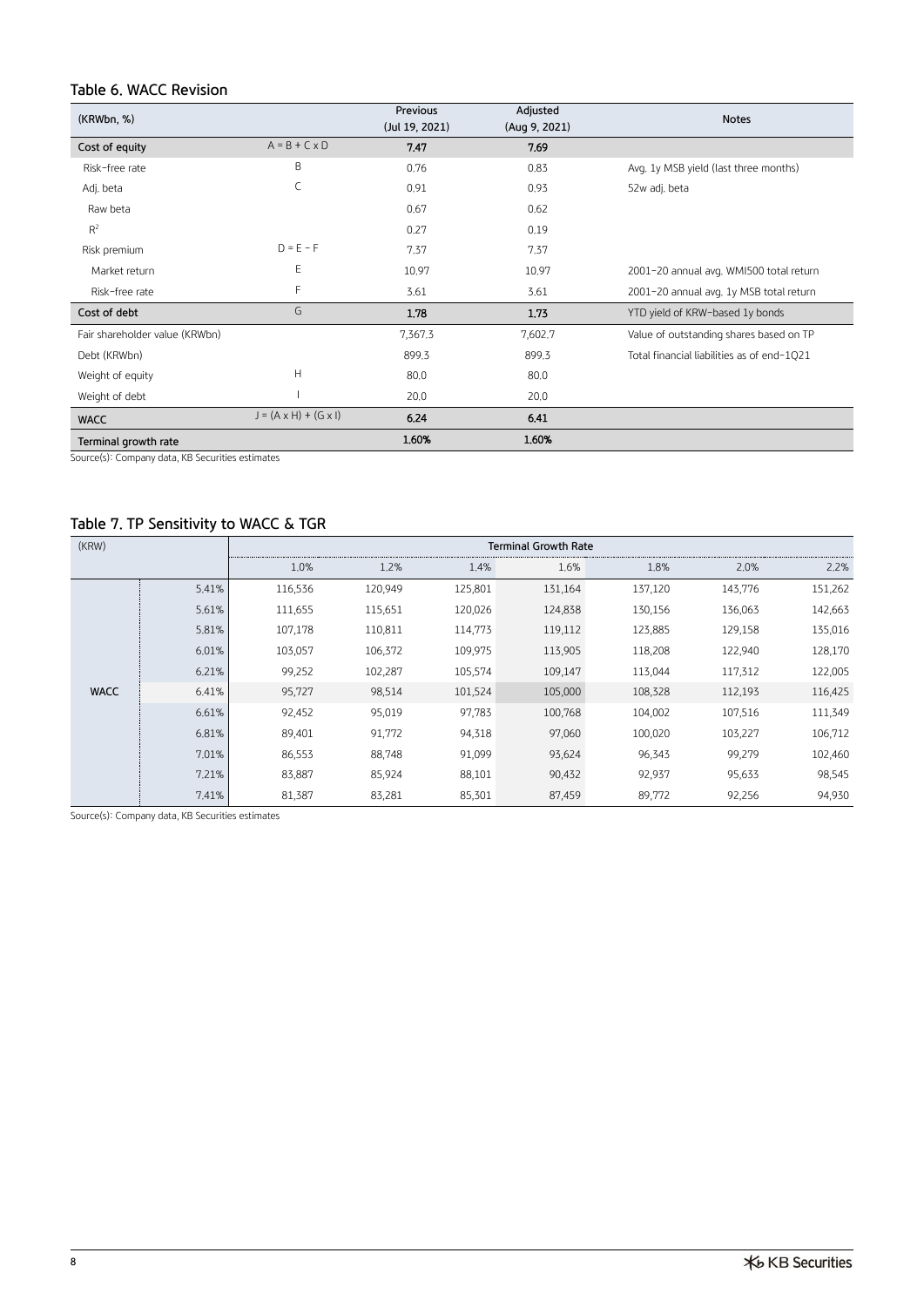| (KRWbn)                                  | 2019A       | 2020A      | 2021E          | 2022E          | 2023E        | (KRWbn)                          | 2019A      | 2020A      | 2021E    | 2022E      | 2023E   |
|------------------------------------------|-------------|------------|----------------|----------------|--------------|----------------------------------|------------|------------|----------|------------|---------|
| (Reporting standard)                     | $(IFRS-C)$  | $(IFRS-C)$ | $(IFRS-C)$     | $(IFRS-C)$     | $(IFRS-C)$   | (Reporting standard)             | $(IFRS-C)$ | $(IFRS-C)$ | (IFRS-C) | $(IFRS-C)$ | (IFRS-C |
| Revenue                                  | 3,019       | 3,237      | 3,607          | 4,002          | 4,387        | Total assets                     | 2,855      | 3,029      | 3,627    | 3,959      | 4,339   |
| Cost of revenue                          | 1,010       | 1,044      | 1,216          | 1,365          | 1,514        | Current assets                   | 767        | 897        | 1,411    | 1,740      | 2,119   |
| Gross profit                             | 2,009       | 2,194      | 2,391          | 2,637          | 2,873        | Cash and cash equivalents        | 61         | 116        | 540      | 800        | 1,104   |
| SG&A expenses                            | 1,550       | 1,587      | 1,723          | 1,866          | 2,049        | Current financial assets         | 214        | 298        | 328      | 344        | 361     |
| Operating profit                         | 458         | 606        | 668            | 771            | 824          | Trade receivables                | 310        | 317        | 349      | 384        | 422     |
| EBITDA                                   | 973         | 1,150      | 1,167          | 1,272          | 1,326        | Inventory                        | 113        | 134        | 161      | 177        | 195     |
| Non-operating accounts                   | $-7$        | $-66$      | $-18$          | $-30$          | $-28$        | Other current assets             | 69         | 32         | 34       | 36         | 37      |
| Interest income                          | 1           |            | $\overline{2}$ | $\overline{2}$ | 3            | Non-current assets               | 2,088      | 2,132      | 2,215    | 2,218      | 2,220   |
| Interest expenses                        | 22          | 21         | 21             | 22             | 20           | Investment assets                | 43         | 23         | 21       | 21         | 21      |
| Profit on equity method                  | $\mathbf 0$ | $\Omega$   | $\Omega$       | $\Omega$       | $\mathbf{0}$ | Property, plant and equipment    | 1,271      | 1,225      | 1,187    | 1,192      | 1,196   |
| Net other non-operating income           | 14          | $-46$      |                | $-10$          | $-10$        | Intangible assets                | 168        | 140        | 137      | 134        | 133     |
| Profit before tax                        | 451         | 540        | 649            | 741            | 796          | Other non-current assets         | 606        | 744        | 871      | 871        | 871     |
| Income tax expense                       | 119         | 136        | 175            | 193            | 207          | <b>Total liabilities</b>         | 1,778      | 1,539      | 1,747    | 1,621      | 1,507   |
| Net profit                               | 332         | 405        | 475            | 549            | 589          | Current liabilities              | 1,587      | 1,417      | 1,200    | 1,094      | 999     |
| NP attributable to controlling interests | 333         | 405        | 475            | 549            | 590          | Trade payables                   | 58         | 69         | 74       | 80         | 87      |
| Adj net profit                           | 333         | 405        | 475            | 549            | 590          | Short-term financial liabilities | 876        | 715        | A79      | 386        | 345     |

### **Operating Statistics & Ratios**

| (% )                | 2019A   | 2020A | 2021E | 2022E | 2023E | Non-current financial liabilities      | 38    | 29    | 447   | 427   | 407            |
|---------------------|---------|-------|-------|-------|-------|----------------------------------------|-------|-------|-------|-------|----------------|
| Revenue growth      | 11.5    | 7.2   | 11.4  | 10.9  | 9.6   | Other non-current liabilities          | 153   | 93    | 100   | 101   | 101            |
| OP growth           | $-11.8$ | 32.3  | 10.1  | 15.5  | 6.9   | Total equity                           | 1,077 | 1,490 | 1,880 | 2,337 | 2,832          |
| EBITDA growth       | 25.5    | 18.1  | 1.5   | 9,0   | 4.2   | Issued capital                         | 41    | 41    | 41    | 41    | 41             |
| NP growth of parent | $-4,9$  | 21.6  | 17.3  | 15.6  | 7.5   | Share premium                          | 132   | 148   | 148   | 148   | 148            |
| GP margin           | 66.5    | 67.8  | 66.3  | 65.9  | 65.5  | Other equity interest                  | $-50$ | $-48$ | $-48$ | $-48$ | $-48$          |
| OP margin           | 15.2    | 18.7  | 18.5  | 19.3  | 18.8  | Accumulated other comprehensive income |       | $-14$ | $-9$  | $-9$  | $-\frac{6}{5}$ |
| EBITDA margin       | 32,2    | 35.5  | 32.4  | 31.8  | 30.2  | Retained earnings                      | 954   | 1,365 | 1,750 | 2,208 | 2,703          |
| EBT margin          | 15.0    | 16.7  | 18.0  | 18.5  | 18.2  | Controlling interests                  | 1,078 | 1,491 | 1,881 | 2,339 | 2,834          |
| NP margin of parent | 11.0    | 12.5  | 13.2  | 13.7  | 13.4  | Non-controlling interests              | -1    | ÷ī    | $-2$  | $-2$  | Ξž             |

### **Statement of Cash Flows Key Ratios**

| (KRWbn)                              | 2019A       | 2020A          | 2021E       | 2022E        | 2023E        | (x, %, KRW)              |
|--------------------------------------|-------------|----------------|-------------|--------------|--------------|--------------------------|
| Cash flow from operating activities  | 539         | 563            | 728         | 933          | 977          | Multiples                |
| Net profit                           | 332         | 405            | 475         | 549          | 589          | P/E                      |
| Depreciation & amortization          | 515         | 543            | 499         | 501          | 501          | P/B                      |
| Other non-cash adjustments           | 412         | 373            | 224         | 193          | 207          | P/S                      |
| Investments in working capital       | $-571$      | $-567$         | $-316$      | $-116$       | $-114$       | EV/EBITDA                |
| Decrease(Increase) in receivables    | $-4$        | $-22$          | $-12$       | $-35$        | $-38$        | EV/EBIT                  |
| Decrease(Increase) in inventory      | $-5$        | $-25$          | $-25$       | $-16$        | $-18$        | Dividend yield, ordinary |
| Increase(Decrease) in payables       | $-9$        | 43             | $-15$       | 6            | 6            | <b>EPS</b>               |
| Investments in other working capital | $-553$      | $-563$         | $-265$      | $-71$        | $-64$        | <b>BVPS</b>              |
| Other operating cash flow            | $-148$      | $-191$         | $-153$      | $-193$       | $-207$       | SPS                      |
| Cash flow from investing activities  | $-383$      | $-323$         | $-398$      | $-520$       | $-521$       | DPS (annual, ordinary)   |
| Capital expenditure                  | $-366$      | $-325$         | $-400$      | $-500$       | $-500$       | Cash dividends payout    |
| Investments in intangibles           | $-3$        | $-1$           | $-4$        | $-4$         | $-4$         | Operating performance    |
| Changes in investment assets         | $-5$        | $\mathbf 0$    | $-6$        | $\mathbf 0$  | $\mathbf{0}$ | <b>ROE</b>               |
| Other investment cash flow           | $-9$        | $\overline{4}$ | 12          | $-16$        | $-17$        | <b>ROA</b>               |
| Cash flow from financing activities  | $-165$      | $-182$         | 93          | $-153$       | $-152$       | <b>ROIC</b>              |
| Proceeds from (repayment of) debt    | 114         | $-182$         | 110         | $-63$        | $-59$        | Financial structure (%)  |
| Changes in equity                    | 2           | 20             | $\mathbf 0$ | $\Omega$     | $\mathbf{0}$ | Total liab./equity       |
| Dividends paid                       | $-260$      | $\mathbf 0$    | $-87$       | $-91$        | $-94$        | Net debt/equity          |
| Other financing cash flow            | $-21$       | $-20$          | 70          | 1            | 1            | Current ratio            |
| Other cash flow                      | $\mathbf 0$ | $-3$           | 1           | $\mathbf{0}$ | $\mathbf{0}$ | Interest coverage (x)    |
| Increase/decrease in cash            | $-9$        | 55             | 425         | 260          | 304          | Activity ratios          |
| Cash and cash equivalents at FYE     | 61          | 116            | 540         | 800          | 1,104        | Asset turnover (x)       |
| Free cash flow                       | 173         | 238            | 328         | 433          | 477          | Receivables turnover (x  |
| Net cash flow                        | $-72$       | 309            | 322         | 339          | 380          | Payables turnover (x)    |
| Net cash (net debt)                  | $-639$      | $-330$         | $-8$        | 331          | 711          | Inventory turnover (x)   |

## **Income Statement Statement of Financial Position**

| (KRWbn)                                  | 2019A        | 2020A        | 2021E          | 2022E          | 2023E      | (KRWbn)                                | 2019A      | 2020A      | 2021E      | 2022E      | 2023E      |
|------------------------------------------|--------------|--------------|----------------|----------------|------------|----------------------------------------|------------|------------|------------|------------|------------|
| (Reporting standard)                     | $(IFRS-C)$   | $(IFRS-C)$   | $(IFRS-C)$     | $(IFRS-C)$     | $(IFRS-C)$ | (Reporting standard)                   | $(IFRS-C)$ | $(IFRS-C)$ | $(IFRS-C)$ | $(IFRS-C)$ | $(IFRS-C)$ |
| Revenue                                  | 3,019        | 3,237        | 3,607          | 4,002          | 4,387      | Total assets                           | 2,855      | 3,029      | 3,627      | 3,959      | 4,339      |
| Cost of revenue                          | 1,010        | 1,044        | 1,216          | 1,365          | 1,514      | Current assets                         | 767        | 897        | 1,411      | 1,740      | 2,119      |
| Gross profit                             | 2,009        | 2,194        | 2,391          | 2,637          | 2,873      | Cash and cash equivalents              | 61         | 116        | 540        | 800        | 1,104      |
| SG&A expenses                            | 1,550        | 1,587        | 1,723          | 1,866          | 2,049      | Current financial assets               | 214        | 298        | 328        | 344        | 361        |
| Operating profit                         | 458          | 606          | 668            | 771            | 824        | Trade receivables                      | 310        | 317        | 349        | 384        | 422        |
| EBITDA                                   | 973          | 1,150        | 1,167          | 1,272          | 1,326      | Inventory                              | 113        | 134        | 161        | 177        | 195        |
| Non-operating accounts                   | $-7$         | $-66$        | $-18$          | $-30$          | $-28$      | Other current assets                   | 69         | 32         | 34         | 36         | 37         |
| Interest income                          | $\mathbf{1}$ | 1            | $\overline{2}$ | $\overline{2}$ | 3          | Non-current assets                     | 2,088      | 2,132      | 2,215      | 2,218      | 2,220      |
| Interest expenses                        | 22           | 21           | 21             | 22             | 20         | Investment assets                      | 43         | 23         | 21         | 21         | 21         |
| Profit on equity method                  | $\mathbf 0$  | $\mathbf{0}$ | $\mathbf 0$    | $\mathbf{0}$   | 0          | Property, plant and equipment          | 1,271      | 1,225      | 1,187      | 1,192      | 1,196      |
| Net other non-operating income           | 14           | $-46$        | 1              | $-10$          | $-10$      | Intangible assets                      | 168        | 140        | 137        | 134        | 133        |
| Profit before tax                        | 451          | 540          | 649            | 741            | 796        | Other non-current assets               | 606        | 744        | 871        | 871        | 871        |
| Income tax expense                       | 119          | 136          | 175            | 193            | 207        | <b>Total liabilities</b>               | 1,778      | 1,539      | 1,747      | 1,621      | 1,507      |
| Net profit                               | 332          | 405          | 475            | 549            | 589        | Current liabilities                    | 1,587      | 1,417      | 1,200      | 1,094      | 999        |
| NP attributable to controlling interests | 333          | 405          | 475            | 549            | 590        | Trade payables                         | 58         | 69         | 74         | 80         | 87         |
| Adj. net profit                          | 333          | 405          | 475            | 549            | 590        | Short-term financial liabilities       | 876        | 715        | 429        | 386        | 347        |
|                                          |              |              |                |                |            | Other current liabilities              | 653        | 634        | 697        | 628        | 565        |
| Operating Statistics & Ratios            |              |              |                |                |            | Non-current liabilities                | 191        | 122        | 547        | 528        | 508        |
| $(\%)$                                   | 2019A        | 2020A        | 2021E          | 2022E          | 2023E      | Non-current financial liabilities      | 38         | 29         | 447        | 427        | 407        |
| Revenue growth                           | 11.5         | 7.2          | 11,4           | 10.9           | 9.6        | Other non-current liabilities          | 153        | 93         | 100        | 101        | 101        |
| OP growth                                | $-11.8$      | 32.3         | 10.1           | 15.5           | 6.9        | Total equity                           | 1,077      | 1,490      | 1.880      | 2,337      | 2,832      |
| EBITDA growth                            | 25.5         | 18.1         | 1.5            | 9,0            | 4.2        | Issued capital                         | 41         | 41         | 41         | 41         | 41         |
| NP growth of parent                      | $-4,9$       | 21.6         | 17.3           | 15.6           | 7.5        | Share premium                          | 132        | 148        | 148        | 148        | 148        |
| GP margin                                | 66.5         | 67.8         | 66.3           | 65.9           | 65.5       | Other equity interest                  | $-50$      | $-48$      | $-48$      | $-48$      | $-48$      |
| OP margin                                | 15.2         | 18.7         | 18.5           | 19.3           | 18.8       | Accumulated other comprehensive income | 1          | $-14$      | $-9$       | $-9$       | $-9$       |
| EBITDA margin                            | 32,2         | 35.5         | 32.4           | 31.8           | 30.2       | Retained earnings                      | 954        | 1,365      | 1,750      | 2,208      | 2,703      |
| EBT margin                               | 15.0         | 16.7         | 18.0           | 18.5           | 18.2       | Controlling interests                  | 1,078      | 1,491      | 1,881      | 2,339      | 2,834      |
| NP margin of parent                      | 11.0         | 12.5         | 13.2           | 13.7           | 13.4       | Non-controlling interests              | $^{-1}$    | $^{-1}$    | $-2$       | $-2$       | $-2$       |
|                                          |              |              |                |                |            |                                        |            |            |            |            |            |

| (KRWbn)                              | 2019A       | 2020A       | 2021E        | 2022E       | 2023E        | (x, %, KRW)                     | 2019A  | 2020A  | 2021E  | 2022E    | 2023E    |
|--------------------------------------|-------------|-------------|--------------|-------------|--------------|---------------------------------|--------|--------|--------|----------|----------|
| Cash flow from operating activities  | 539         | 563         | 728          | 933         | 977          | Multiples                       |        |        |        |          |          |
| Net profit                           | 332         | 405         | 475          | 549         | 589          | P/E                             | 20.6   | 13.3   | 13.3   | 11.5     | 10.7     |
| Depreciation & amortization          | 515         | 543         | 499          | 501         | 501          | P/B                             | 6,4    | 3.6    | 3.3    | 2.7      | 2,2      |
| Other non-cash adjustments           | 412         | 373         | 224          | 193         | 207          | P/S                             | 2,3    | 1.7    | 1.7    | 1.6      | 1.4      |
| Investments in working capital       | $-571$      | $-567$      | $-316$       | $-116$      | $-114$       | EV/EBITDA                       | 7.7    | 5.0    | 5.4    | 4.7      | 4,2      |
| Decrease(Increase) in receivables    | $-4$        | $-22$       | $-12$        | $-35$       | $-38$        | EV/EBIT                         | 16.4   | 9.4    | 9.4    | 77       | 6.8      |
| Decrease(Increase) in inventory      | $-5$        | $-25$       | $-25$        | $-16$       | $-18$        | Dividend yield, ordinary (%)    | 2.6    | 1.7    | 1.5    | 1.5      | 1.6      |
| Increase(Decrease) in payables       | $-9$        | 43          | $-15$        | 6           | 6            | <b>EPS</b>                      | 4,511  | 5,486  | 6,433  | 7.436    | 7,990    |
| Investments in other working capital | $-553$      | $-563$      | $-265$       | $-71$       | $-64$        | <b>BVPS</b>                     | 14,611 | 20,207 | 25,489 | 31,696   | 38,407   |
| Other operating cash flow            | $-148$      | $-191$      | $-153$       | $-193$      | $-207$       | SPS                             | 40,907 | 43,868 | 48,879 | 54,224   | 59,442   |
| Cash flow from investing activities  | $-383$      | $-323$      | $-398$       | $-520$      | $-521$       | DPS (annual, ordinary)          | 2,400  | 1,200  | 1,250  | 1,300    | 1,350    |
| Capital expenditure                  | $-366$      | $-325$      | $-400$       | $-500$      | $-500$       | Cash dividends payout ratio (%) | 52,1   | 21,5   | 19.1   | 17.2     | 16.6     |
| Investments in intangibles           | $-3$        | $-1$        | $-4$         | $-4$        | $-4$         | Operating performance           |        |        |        |          |          |
| Changes in investment assets         | $-5$        | $\mathbf 0$ | $-6$         | $\mathbf 0$ | $\mathbf{0}$ | <b>ROE</b>                      | 30.7   | 31.5   | 28.2   | 26.0     | 22.8     |
| Other investment cash flow           | $-9$        | 4           | 12           | $-16$       | $-17$        | <b>ROA</b>                      | 12,7   | 13.8   | 14.3   | 14.5     | 14,2     |
| Cash flow from financing activities  | $-165$      | $-182$      | 93           | $-153$      | $-152$       | <b>ROIC</b>                     | 21,1   | 27.2   | 27.8   | 30.9     | 31.1     |
| Proceeds from (repayment of) debt    | 114         | $-182$      | 110          | $-63$       | $-59$        | Financial structure (%)         |        |        |        |          |          |
| Changes in equity                    | 2           | 20          | $\mathbf{0}$ | $\mathbf 0$ | $\mathbf{0}$ | Total liab./equity              | 165.0  | 103.3  | 93.0   | 69.4     | 53.2     |
| Dividends paid                       | $-260$      | $\,0\,$     | $-87$        | $-91$       | $-94$        | Net debt/equity                 | 59.3   | 22,2   | 0,4    | Net Cash | Net Cash |
| Other financing cash flow            | $-21$       | $-20$       | 70           | 1           | 1            | Current ratio                   | 0.5    | 0.6    | 1,2    | 1.6      | 2.1      |
| Other cash flow                      | $\mathbf 0$ | $-3$        |              | $\mathbf 0$ | $\mathbf{0}$ | Interest coverage (x)           | 20,9   | 28.6   | 31.9   | 35.1     | 40.5     |
| Increase/decrease in cash            | $-9$        | 55          | 425          | 260         | 304          | Activity ratios                 |        |        |        |          |          |
| Cash and cash equivalents at FYE     | 61          | 116         | 540          | 800         | 1,104        | Asset turnover (x)              | 1,2    | 1,1    | 1,1    | 1.1      | 1.1      |
| Free cash flow                       | 173         | 238         | 328          | 433         | 477          | Receivables turnover (x)        | 9.9    | 10.3   | 10.8   | 10.9     | 10.9     |
| Net cash flow                        | $-72$       | 309         | 322          | 339         | 380          | Payables turnover (x)           | 50.1   | 51.1   | 50.5   | 51.9     | 52,6     |
| Net cash (net debt)                  | $-639$      | $-330$      | $-8$         | 331         | 711          | Inventory turnover (x)          | 28.0   | 26,2   | 24.5   | 23.7     | 23.6     |

Source(s): Company data, KB Securities estimates